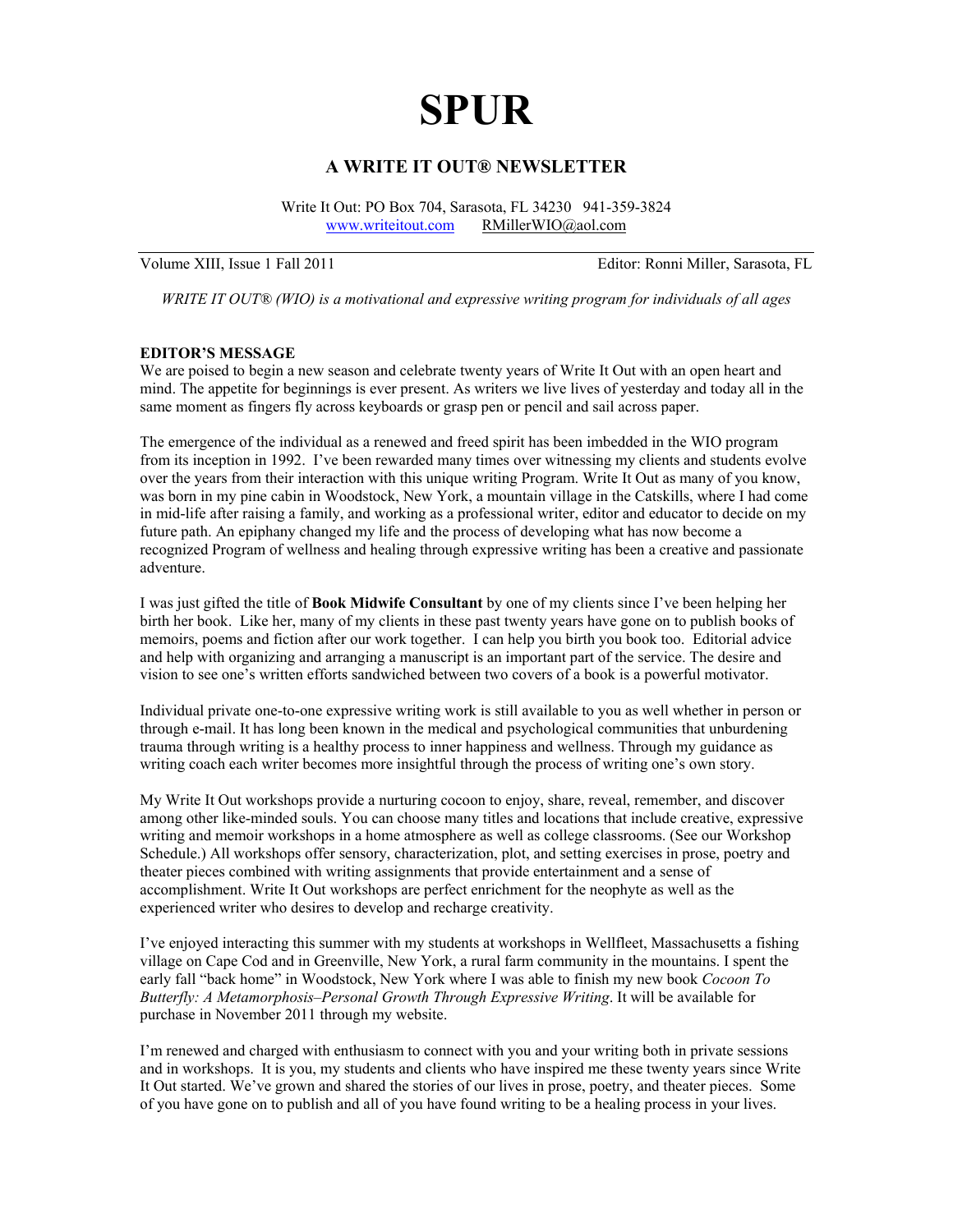Read more about our Write It Out plans for a bash to celebrate our Twentieth Year, vacation retreats and perks and discounts for private sessions and workshops, and of course our Schedule of Workshops.

Enjoy the adventure of writing.  $\overline{a}$ 

# **THE STORY BEHIND THE BOOK MIDWIFE CONSULTANT**

"Ronni do you know who you are?" a client of ten years asked me one afternoon while we worked in my studio. I thought yes, I'm a writer who has struggled to emerge from a cocoon, an educator and an entrepreneur as well as a passionate believer in the curative means of expressive writing and its contribution to inner happiness. Before I could say anything, she said, "You're a book midwife because you've been helping me birth my book!" We've worked together through three books and a current memoir and looked at each other in amazement while seconds ticked by in silence.

"You're right," I sputtered. Amazed that a few words spoken in a spontaneous moment explained work of twenty years with clients who I nurtured to publishing their fiction, nonfiction and poetry books! "May I use your words?" I asked.

"Of course!" she answered.

So now I wear a new hat, one that replaces the older writing consultant/editor/helpmate with words that explain best who I am and what I do to help my clients birth their books from conception to delivery.

Contact Ronni 941-359-3824 or [RMillerWIO@aol.com](mailto:RMillerWIO@aol.com) for an appointment to birth your book.

# **HELP YOURSELF IN PRIVATE SESSIONS**

The process of writing in any genre can be a beneficial catharsis. Scientific research has documented links between expressive writing and improvement in physical and mental health, including reducing the effects of chronic illnesses and high blood pressure. Just like exercising with a physical personal trainer, one can benefits from one-to-one guidance with a professional writer and editor who is also an empathetic writing coach to address your particular writing needs. Write in private sessions in the studio, by e-mail or snail mail and benefit from the individual attention. We can work with you on many types of expressive writing such as journaling, memoirs, personal essays, fiction and non-fiction. Four one hour sessions are suggested. If you sign up for four sessions you are entitled to a free fifth session. Call or e-mail for an appointment at [RMillerWIO@aol.com](mailto:RMillerWIO@aol.com) or 941-359-3824.

## **IT'S A BOOK!**

I too have just given birth to my new book *Cocoon To Butterfly: A Metamorphosis-Personal Growth Through Expressive Writing*. Personal essays reveal my adventure from child to adult trapped in a cocoon and breakout to a fledgling and later mature butterfly to discover the joy of an entrepreneur I had never imagined. The exposed stories of others who have emerged from both traumatic and static cocoons to states of accomplished selves as the metaphoric butterfly enrich and inspire the reader. Expressive writing exercises from the Write It Out program guide individuals to write their own stories of a metamorphosis.

The writing of this book began with an epiphany, a realization that solved my life long quest to find a soul mate. I discovered this soul mate had been with me all my life and helped me understand myself while I wrote out my frustrations, disappointments, irritations, loss, fears, and joys in all genres of expressive writing that includes journaling, letter writing, prose, poetry, novels and plays.

*Cocoon To Butterfly* will be available in November 2011 through my website and in bookstores. It joins *Dance With The Elephants –Free Your Creativity And Write* and other books published by Robi Jode Press, my publishing company. It was started many years ago as a marketing company to publicize and sell *Where To Go With Your Lover*, ( published by Tribune Publishing Company) my first book of places to wine, dine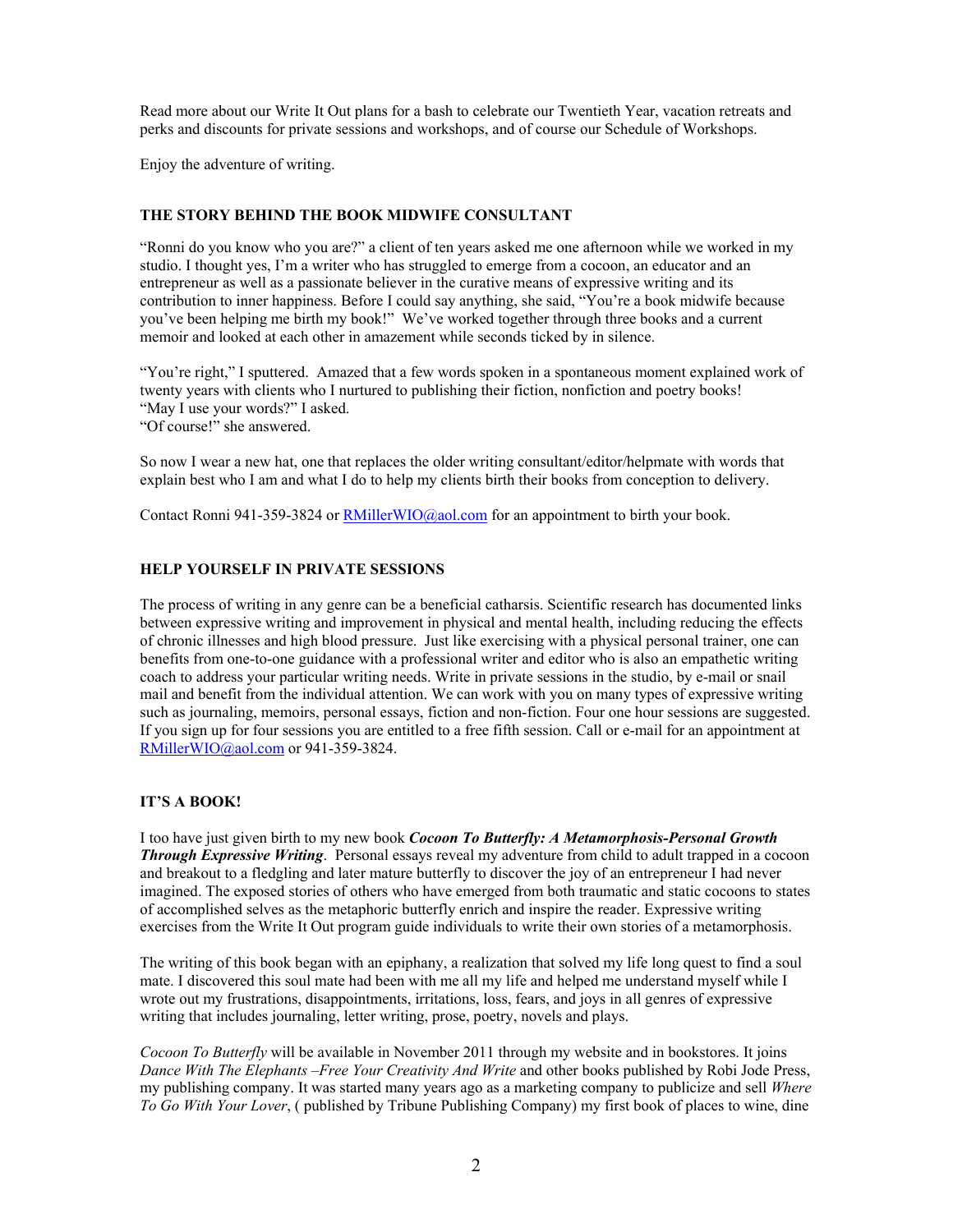and stay in the metropolitan areas of New York, New Jersey, the Berkshires and Bermuda. Other titles published by Robi Jode Press are *Domestic Shorts* a collection of short stories, and three children's books: *Inside Outside Clyde, Pumpkin Soup,* and *The Bread* Thief.

## **BIRTHDAY BASH AND WRITING RETREATS**

Plans are in progress for a special birthday bash in June to celebrate twenty years of Write It Out. Arrangements for our traditional writing retreat Cape Cod Workshop in August and rural Greenville, New York in September will be noted on our website <www.writeitout.com>by late fall.

### **PERKS TO CELEBRATE TWENTY YEARS**

To celebrate WIO's 20<sup>th</sup> birthday take a \$20.00 discount off the registration fee for *one* Creative Writing or Expressive Writing Workshop in Pinehurst Village, Sarasota, or one hour private session of \$70 in the 2011-2012 year. Tuition for either six-week Pinehurst Village workshop is \$270. Registration and payment must be received before the class or session begins. Make-up classes are available in the alternative workshop. See the Workshop Schedule for 2011-2012.

## **FORMAT FOR ALL WRITE IT OUT WORKSHOPS**

Each class offers creative warm up oral, theater and art exercises that stimulate and motivate five-minute spontaneous writing activities. It also includes a syllabus and feedback for oral reading of assignments or other pieces students want to share in the workshop. Readings are assigned in various texts that include *Dance With The Elephants* and *Cocoon To Butterfly* by Ronni Miller, as well as *The Best American Short Stories 2011*. Discussions focus on the elements of fiction such as characterization, plot and setting as well as the process of writing to realize personal growth. Expressive Writing workshops also provide additional insightful exercises that help clarify the life journey.

## **WRITE IT OUT®**

# **JOIN THE FUN SHARE YOUR STORIES DEVELOP INSIGHT AND UNDERSTANDING THROUGH WRITING**